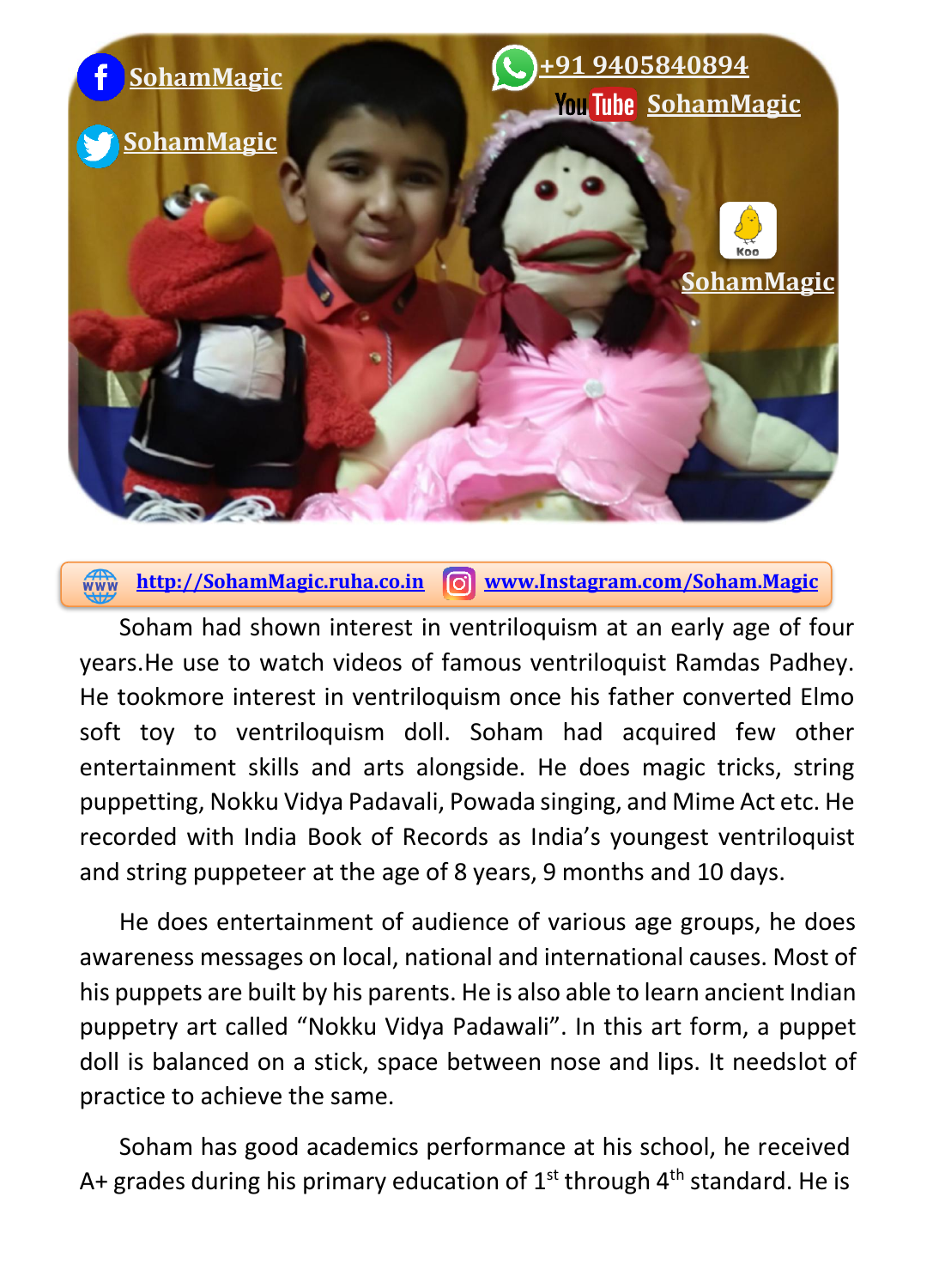student of Shri M F Damani Prashala, Solapur, Maharashtra, India.

Soham is recipient of "Damani Bhushan" award of his school, for his excellent academic & extracurricular performance primary school. He received several prizes at school, district, state level oratory, acting competitions. His short film directed & produced by his parents "India Fights against Covid" won 2<sup>nd</sup> prize at Never Such Innocence, London in an international competition. Soham can speak Telugu, Marathi, Hindi and English.

Soham had performed at several schools, social organizations, orphanage & old age home etc. He is been interviewed by TNC Philippines Channel, Wanlu and his Puppets, Philippine. He has been interviewed by All India Radio, Mumbai, and Solapur. He has been interviewedby Indian national TV Channels DD News, DD Hindi, and Good News India etc.

## **Testimonials**



"*Soham is a young Puppeteer and I am happy that young artistes are coming into this art. I wish him all the best*"

- Satyajit Padhye , Ventriloquist & Puppet Builder [www.satyajitpadhye.com](http://www.satyajitpadhye.com/)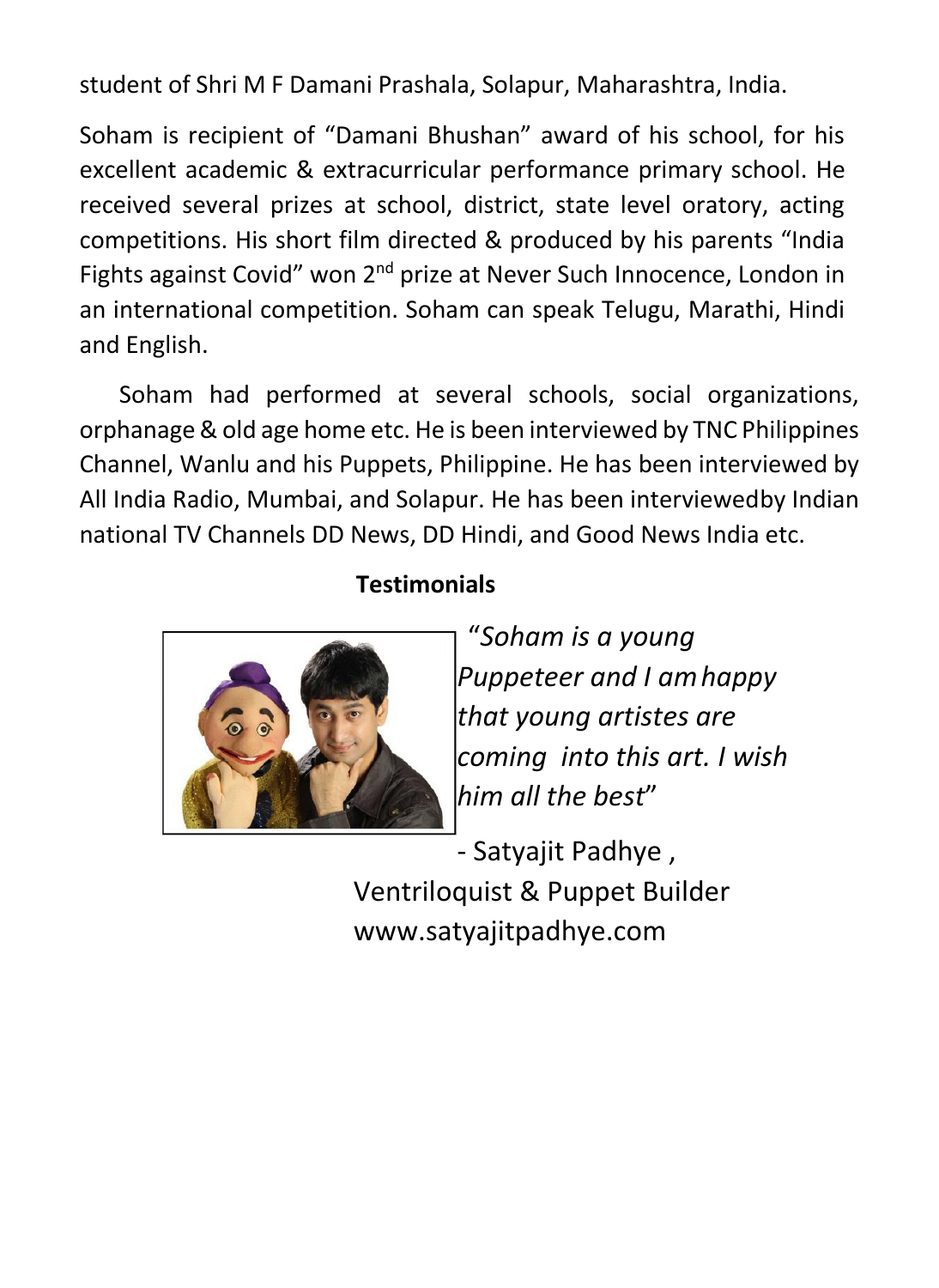

"Soham is a brilliant young kid performing Ventriloquism, Kathputli (String Puppets) and Magic.I encourage creative young talents in these art forms as I also started performing at a very young age.Soham, Keep entertaining audience with your lovely performance. I wish you a great career ahead."

Senior Ventriloquist & Close-up Magician, Illusionist &

Mentalist , Deepak Pande , [www.DeepakPande.com](http://www.deepakpande.com/)



"*Soham is a young prodigy. Performing at such a young age, with absolute perseverance and practice in a rare art form is indeed admirable. He is definitely a gifted ventriloquist. At the same time, his innocence makes his performance more adorable. Due credit goes to his parents. Their continuous encouragement and conscious search for guidance have contributed immensely to his progress. His curiosity to learn new skills is* 

*exceptionally meritorious. I am sure, he will be a successful ventriloquist, with great artistry. I wish him the best and I will be always by his side."* 

*"Soham, keep growing with a heart of artist!*"

- Shrikant Dhalkar, Singing Ventriloquist & Coach, Sculptor, Yoga Trainer